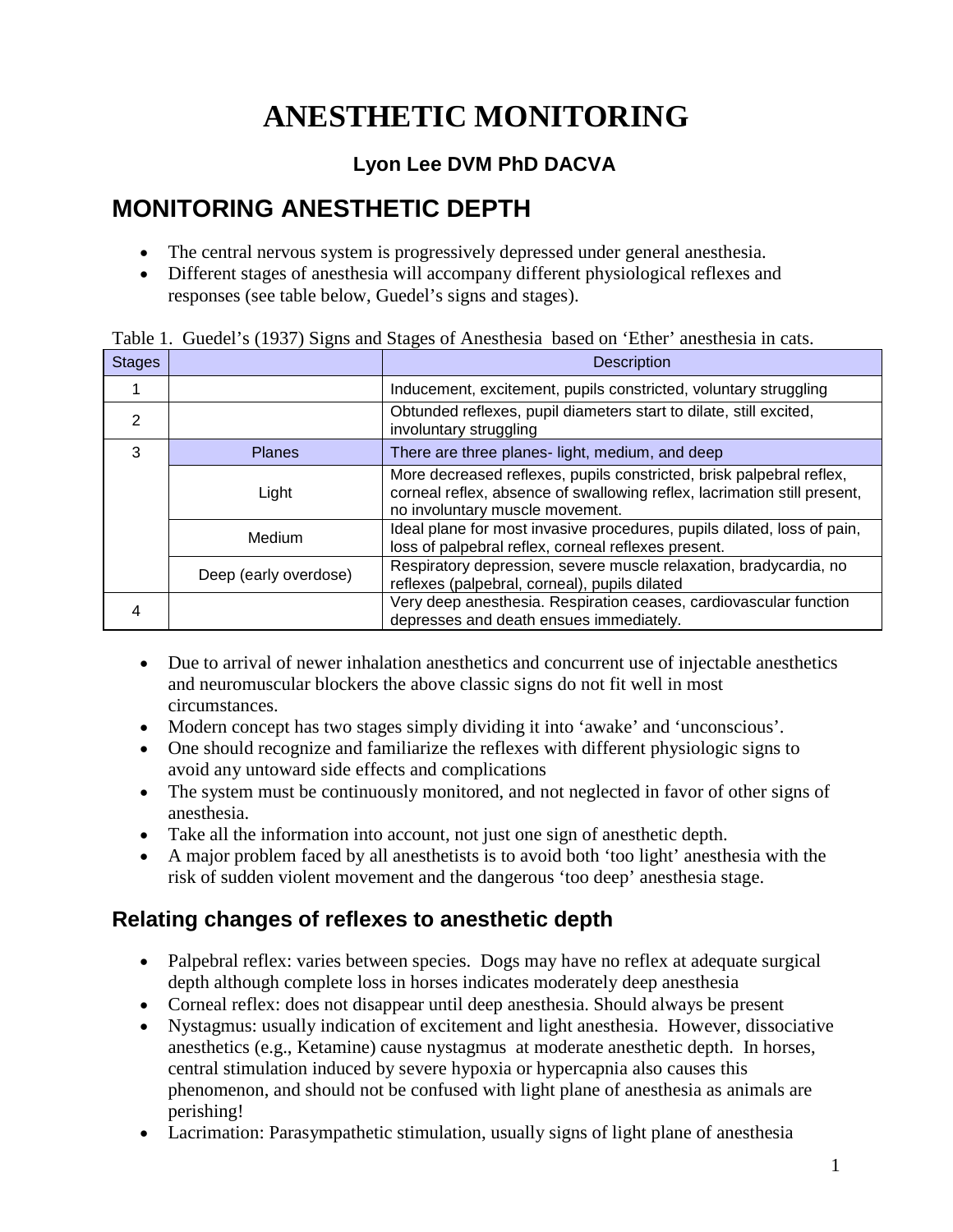- Medioventral eye ball position: the most desirable position in most species with the exception in horses (central)
- Jaw tone: moderate to loose, most desirable

### **Most Reliable Signs of Anesthetic Depth**

- Gross purposeful movement
- Reflex movement in response to stimulation
- Immediate hemodynamic response to stimulation; sudden marked increase in heart rate or blood pressure.
- Immediate respiratory response to stimulation; sudden marked increase in respiratory rate or depth of breathing.
- Response to stimulation prior to actual incision (such as clipping, surgical preparation, drape, clamps).

### **Reliable Signs of Anesthetic Depth**

- History of vaporizer setting
- Muscle tone (e.g. jaw tone)
- Pupillary light reflex
- Palpebral reflex
- Corneal reflex
- Moist cornea (lacrimination or tears)
- Position of the eyeball

### **Less Reliable Signs of Anesthetic Depth**

- Heart Rate: may increase or decrease with increased depth of anesthetic plane. At deep plane it may accompany bradycardia, but also severe cardiovascular depression may increase heart rate to compensate for fall in stroke volume. (differentiate from noxious stimulation induced increase; less marked in changes).
- Respiration rate: may increase or decrease with deepening anesthesia. At deep plane, it may accompany apnea, but also may initiate a rapid shallow breath following a period of apnea as a compensation. (similar to hemodynamics, fall in tidal volume tends to increase respiration rate.)
- Blood pressure is similar to heart rate, but probably more reliable. In general, the volatile anesthetics; halothane, isoflurane, sevoflurane, and desflurane produce a dose-dependent decrease in arterial blood pressure and many anesthetists use this depression to assess the depth of anesthesia.

### **Clinical Notes**

- The experienced anesthetist relies most of the time on animal's response to stimuli produced by the surgeon or procedure to indicate adequate depth of unconsciousness.
- The most effective depth is taken to be that which obliterates the animal's response to noxious stimuli without depressing circulatory and respiratory systems.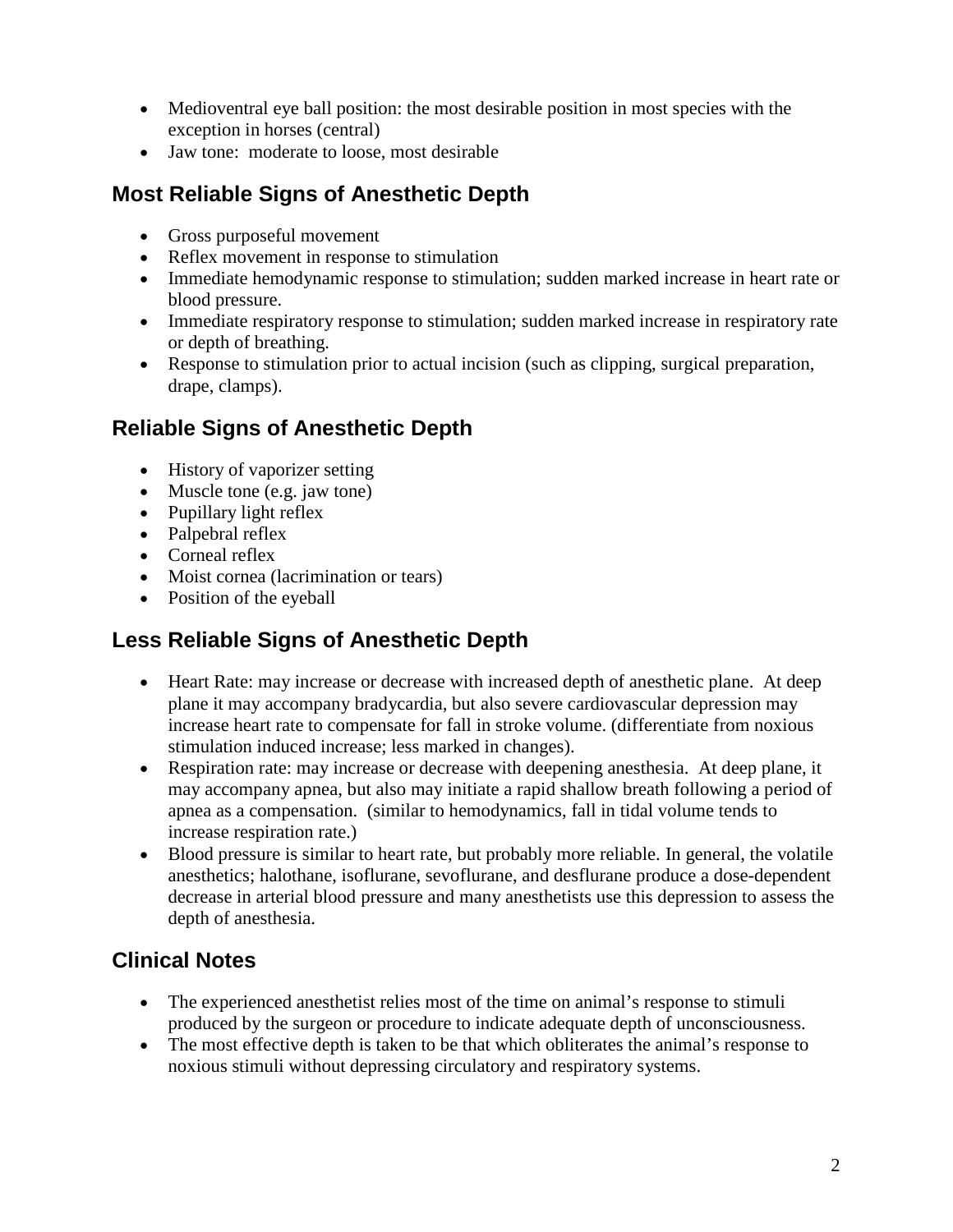## **ANESTHETIC MONITORING OF PHYSIOLOGIC FUNCTION**

- The primary goal of monitoring anesthetized animals is to ensure adequate tissue perfusion with oxygenated blood.
- Monitoring circulation, oxygenation, ventilation and body temperature in the anesthetized patient allows the veterinary anesthetist to identify problems early, institute treatment promptly, and thus avoid irreversible adverse outcomes.
- The ACVA published a guideline for standards of monitoring during anesthesia and recovery [\(JAVMA 1995\).](http://www.acva.org/professional/Position/monitor.htm) The guideline recommends continuous monitoring of the patient by the anesthetist and adequate record keeping of the procedure.
- In addition, it recommends patients should be monitored by clinical observations (color, respiratory movement, auscultation etc.), continuous monitoring devices (ECG, BT, pulse oximeter, capnography) and intermittent monitoring devices (Esophageal stethoscope, BP).
- Adequate monitoring is needed even for brief anesthetic periods, during the transport of patients, and with sedation that might cause cardiovascular or respiratory complications.
- Pulse oximetry, capnography and non-invasive blood pressure monitoring represent three current non-invasive monitoring techniques available to use in the anesthetized patient.
- When pulse oximetry and capnography are used together, a beat-to-beat and breath-tobreath non-invasive cardiorespiratory monitoring is provided.
- In general, monitoring the physiologic function is divided into 'subjective' or 'objective' monitoring.
- Subjective monitoring involves using the anesthetist's visual, touch, and auditory senses to assess the patient's vital signs.
- Objective monitoring involves monitoring animal's physiologic function using mechanical devices to amplify the signals that are hard to discern or analyze by human senses, which are then quantified in numeric/graphical forms.

### **Circulation (cardiovascular) monitoring**

• The goal of monitoring the circulatory system is to ensure adequate blood flow to tissues during all anesthetic procedures.

#### **Subjective methods**

- Palpation of peripheral pulse, palpation of the heart beat through the chest wall, and auscultation of heart beat.
- Use of a regular stethoscope, esophageal stethoscope, or other audible heart sound monitor aids the anesthetist in assessing the 'presence', 'absence', 'regularity' or 'irregularity' of a patient's heart beat.
- Palpation provides a subjective feeling of 'presence' or 'absence'; 'strong' or 'weak'; 'regular' or 'irregular' peripheral pulse.
- Assessing capillary refill time (CRT) provides a subjective assessment of tissue perfusion. A prolonged CRT suggests poor tissue perfusion.

#### **Objective methods**

• Include electrocardiography (ECG), monitoring of arterial blood pressure, cardiac output, and central venous pressures.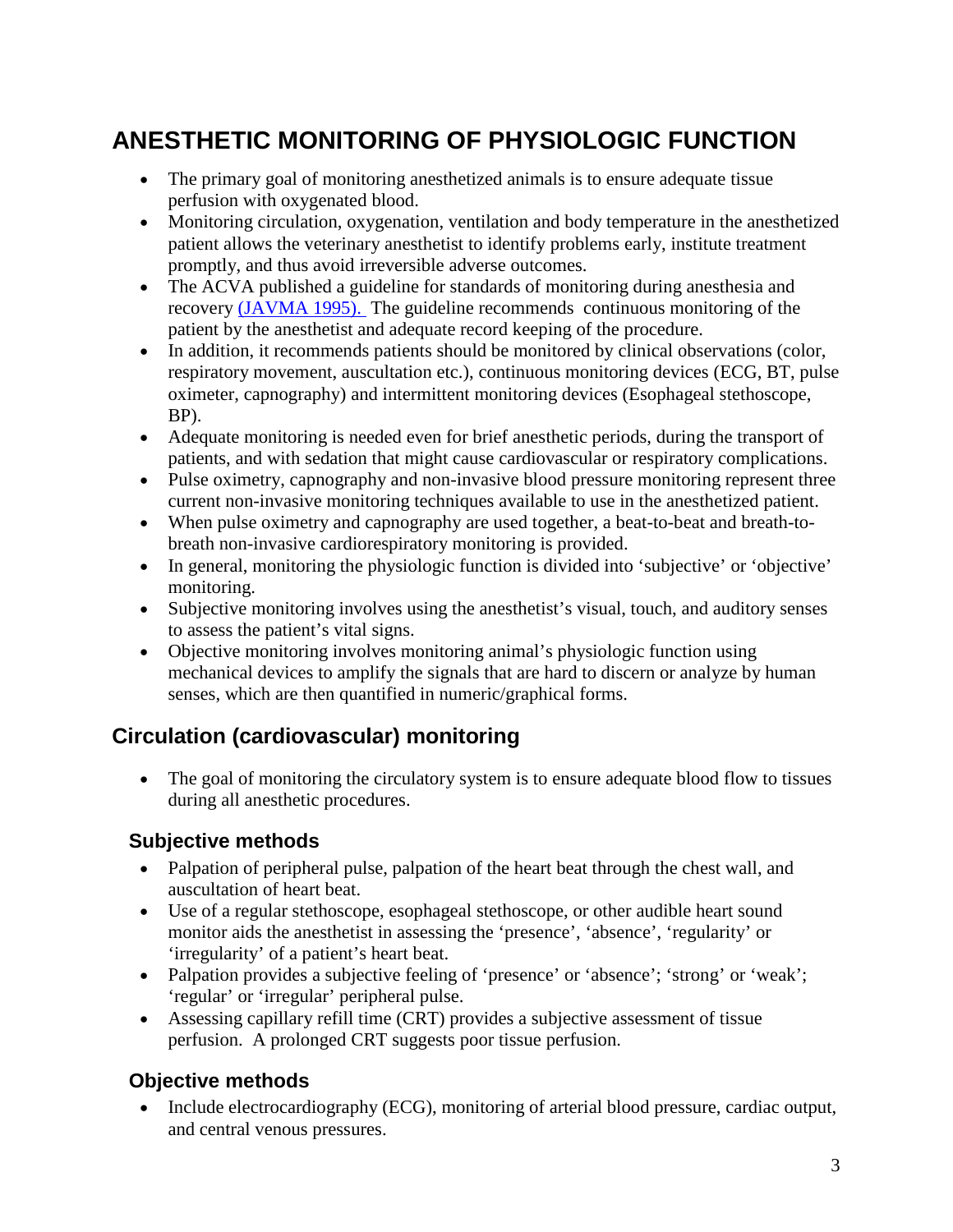#### **Electrocardiography (ECG)**

- <sup>o</sup> Measures electrical activity of cardiac cells
- <sup>o</sup> Other circulatory information including blood pressure, stroke volume and cardiac output is not provided by the ECG.
- <sup>o</sup> The ECG leads are positioned usually near the elbow and stifle using a three lead configuration.
- <sup>o</sup> Alligator clips are used most commonly to attach the electrode tips to the patient. These can be very traumatic when they are attached for prolonged period of time.
- <sup>o</sup> Body position and precise lead placement are not important for monitoring purposes when the primary objective is to describe the electrical pattern in a general manner and monitor for changes that may signal the deterioration of the patient.
- <sup>o</sup> In the horse the right arm lead is placed over the heart (right or left side), while the exact location is not important, the left leg and left arm leads are placed in the jugular furrow and the point of the shoulder.
- <sup>o</sup> There must be a good contact between the ECG leads and skin, and gels are applied to increase the conduction of the electrical signals.
- <sup>o</sup> Alcohol provides for good contact but it evaporates so rapidly as to require frequent application, and is not suitable for long-term monitoring.

#### **Arterial blood pressure**

- <sup>o</sup> This provides information regarding the adequacy of blood flow to the patient's tissue.
- <sup>o</sup> At a mean arterial blood pressure below 60 mmHg, organ and tissue perfusion is inadequate.
- <sup>o</sup> In addition to mean arterial blood pressure, systolic and diastolic blood pressure provide useful information concerning peripheral vascular resistance, stroke volume, and intravascular volume.

• 
$$
MABP = \frac{Pulse pressure (Systolic - Diastolic)}{3} + Diastolic = \frac{1}{3} Systolic + \frac{2}{3} Diastolic
$$

- <sup>o</sup> The systolic blood pressure is determined by a combination of peripheral vascular resistance, stroke volume, and intravascular volume whereas diastolic blood pressure primarily arises from peripheral vascular resistance.
- <sup>o</sup> Clinically, the pulse pressure (systolic-diastolic) allows the anesthetist to estimate the stroke volume.
- <sup>o</sup> When palpating the peripheral pulse, a progressively weakening pulse may correlate with decreased pulse pressure and reduced stroke volume.
- <sup>o</sup> Normal systolic blood pressure range for anesthetized dogs and cats is between 90 mmHg and 120 mmHg, diastolic blood pressure ranges between 55 mmHg and 90 mmHg.

 *Non-invasive methods:* 

- <sup>o</sup> A Doppler ultrasound probe coupled with a pressure cuff and sphygmomanometer or an automated oscillometric device (e.g., Dinamap®, Criticon, Tampa, FL).
- <sup>o</sup> The advantage of automated oscillometric detector device over Doppler ultrasonic detector is that the oscillometric is automated and requires neither experience nor labor of the operator.
- <sup>o</sup> The measurement intervals may be adjusted from continuous to 120 minute measurement intervals (I usually set at 3-5 minute intervals).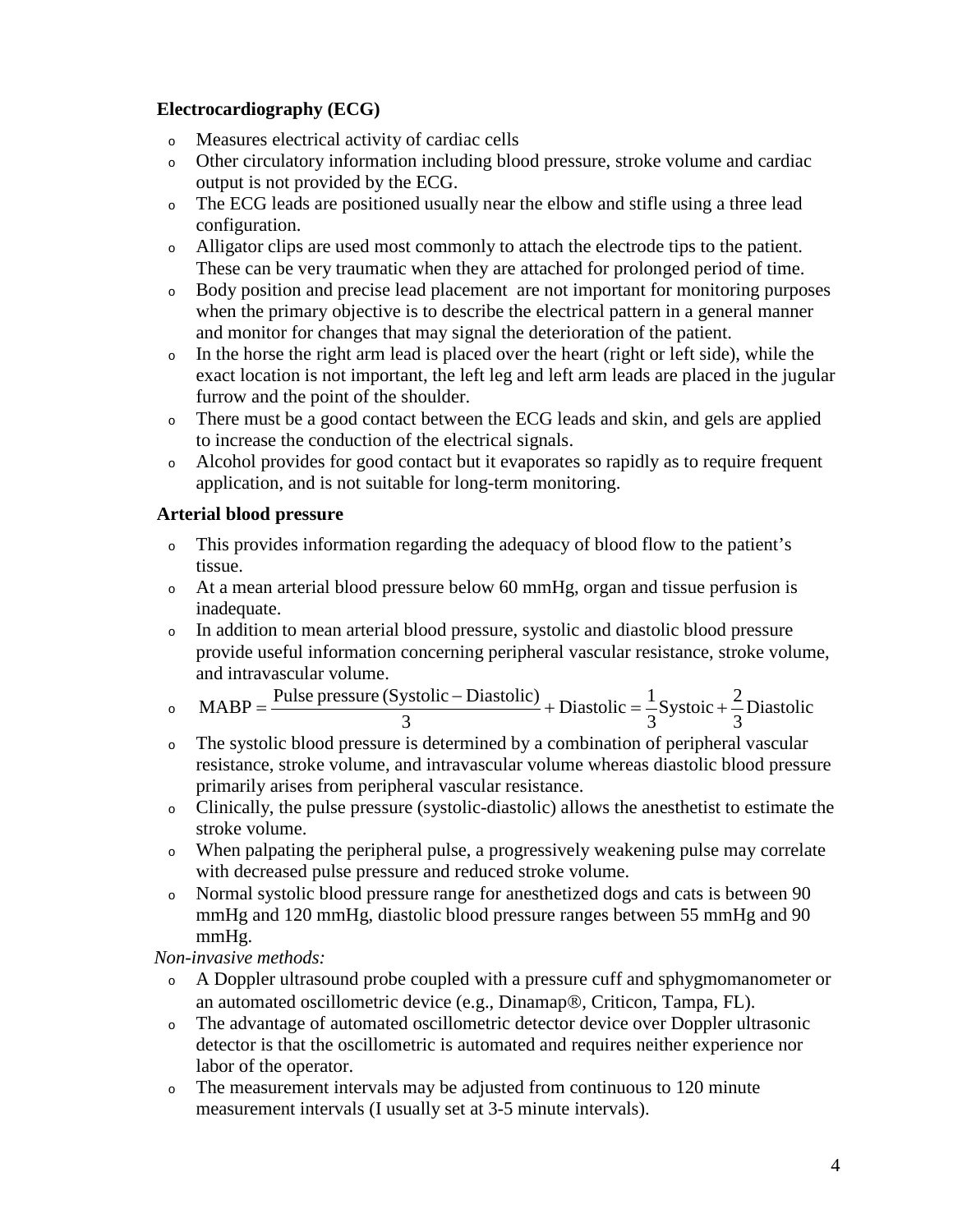- <sup>o</sup> The disadvantage of oscillometric detector is decreased accuracy or unreliability when used on a hypotensive or a small patient (less than 5 kg body weight).
- <sup>o</sup> The advantage of the Doppler technique is that it can be applied to any sized animal (from a rat to a horse) and is relatively inexpensive.
- <sup>o</sup> The disadvantage of the Doppler technique is the requirement for operator experience and labor intensity.

#### *Invasive method:*

- <sup>o</sup> A catheter is placed into an artery and then connected to a pressure transducer and monitor/recorder.
- <sup>o</sup> The 'gold standard' against which all other methods are compared.
- <sup>o</sup> Provides a continuous, beat to beat assessment of the patient's blood pressure, is more accurate in hypotensive situations, and provides access to an arterial blood sampling site for blood gas analysis.
- <sup>o</sup> Less practical in the clinical setting, requiring more expensive equipment, demands skills in placement of a catheter, and potentially increases the risk of infection and air embolism.

#### **Cardiac output (CO)**

- <sup>o</sup> No widespread application by the practicing veterinarian, but the concept of cardiac output is extremely important in the generation and treatment of cardiovascular disease.
- <sup>o</sup> CO is diminished by influences which decrease contractility and by inadequate enddiastolic filling volume (decreased preload).
- <sup>o</sup> Inadequate circulatory blood volume and venous return, especially in conjunction with vasodilating anesthetics may be the most common cause of cardiovascular inadequacy.
- $\circ$  CO is the main determinant of oxygen delivery when the PaO<sub>2</sub> is above 60 mmHg.

#### **Central venous pressure (CVP)**

- <sup>o</sup> CVP is the luminal pressure of the cranial vena cava or right atrium.
- <sup>o</sup> It monitors the adequacy of venous return, intravascular blood volume and right ventricular function.
- <sup>o</sup> It should be measured whenever heart failure is suspected, whenever rapid changes in blood volume are expected, or there is a danger of volume overload (e.g., renal failure).
- Normal CVP is 0 to 10 cmH<sub>2</sub>O. Measurements in the range of 15 to 20 cm H<sub>2</sub>O are too high and efforts should be made to determine and treat the cause of the deviation.
- <sup>o</sup> High normal CVP values do not contraindicate the administration of fluids when other parameters indicate hypovolemia.
- <sup>o</sup> Verification of a well-placed, unobstructed catheter can be ascertained by observing distinctive pressure wave characteristics on the monitor

### **Oxygenation monitoring**

• The goal of monitoring oxygenation in the anesthetized patient is to ensure adequate oxygen concentration in the patient's arterial blood.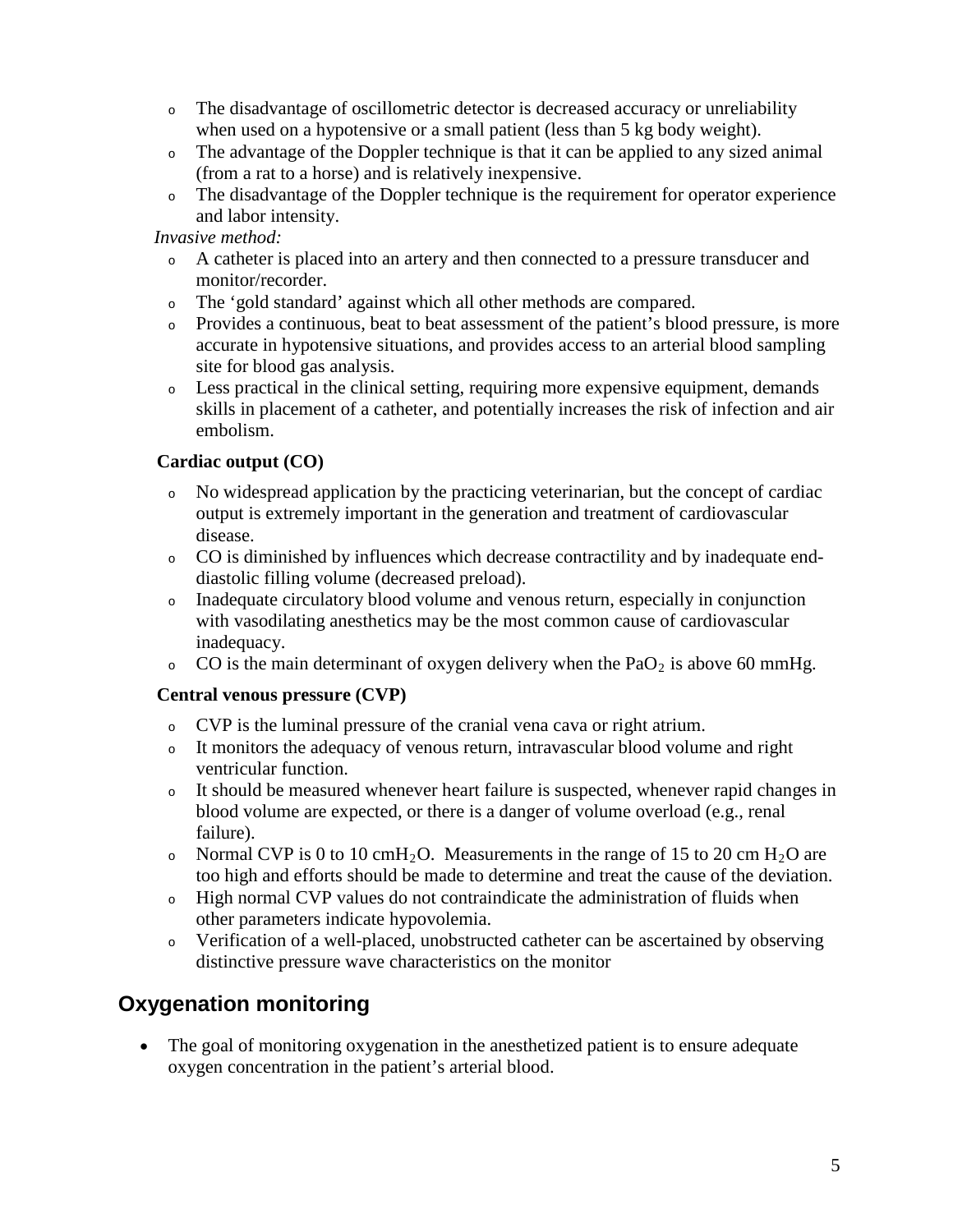#### **Subjective methods**

- Clinically, the presence of pink mucous membranes in an anesthetized patient is subjectively indicative of acceptable oxygenation.
- However, oxygenation is either difficult or not possible to assess in anemic patients or patients with peripheral vasoconstriction. These patients usually have pale mucous membranes.

#### **Objective methods**

• Objective methods include using blood gas analysis for PaO2 (partial pressure of oxygen in the arterial blood) and pulse oximetry.

#### **Pulse oximetry**

- <sup>o</sup> Provides a non-invasive, continuous detection of pulsatile arterial blood in the tissue bed, calculates the percentage of oxyhemoglobin present in the arterial blood, and provides the pulse rate of the monitored patient.
- <sup>o</sup> Rapidly has become **standard** care in anesthetized human patients and has gained **widespread popularity** in veterinary anesthesia.
- <sup>o</sup> Methemoglobin and carboxyhemoglobin do not contribute to functional oxygen transport, and one should be aware of the impact of these abnormal hemoglobin species in pulse oximetry.
- <sup>o</sup> Abnormal accumulation of methemoglobin species tends to push the oximeter reading toward 85 %, underestimating measurements when  $SaO<sub>2</sub>$  is above 85 % and overestimating it when below 85%.
- <sup>o</sup> Carboxyhemoglobin has light absorption characteristics similar to oxyhemoglobin, and this would contribute to the increase the apparent oxyheoglobin readings in the presence of carboxyhemoglobin.
- <sup>o</sup> Affected by motion artifact (e.g, shivering), ambient light, poor peripheral blood flow from hypotension and vasoconstriction, electrical noise from electrocautery, and increased carboxyhemoglobin and methemoglobin levels.
- <sup>o</sup> The percentage of hemoglobin saturation with oxygen at different partial pressure of oxygen in the blood is described by the oxyhemoglobin dissociation curve as shown in figure 1 below.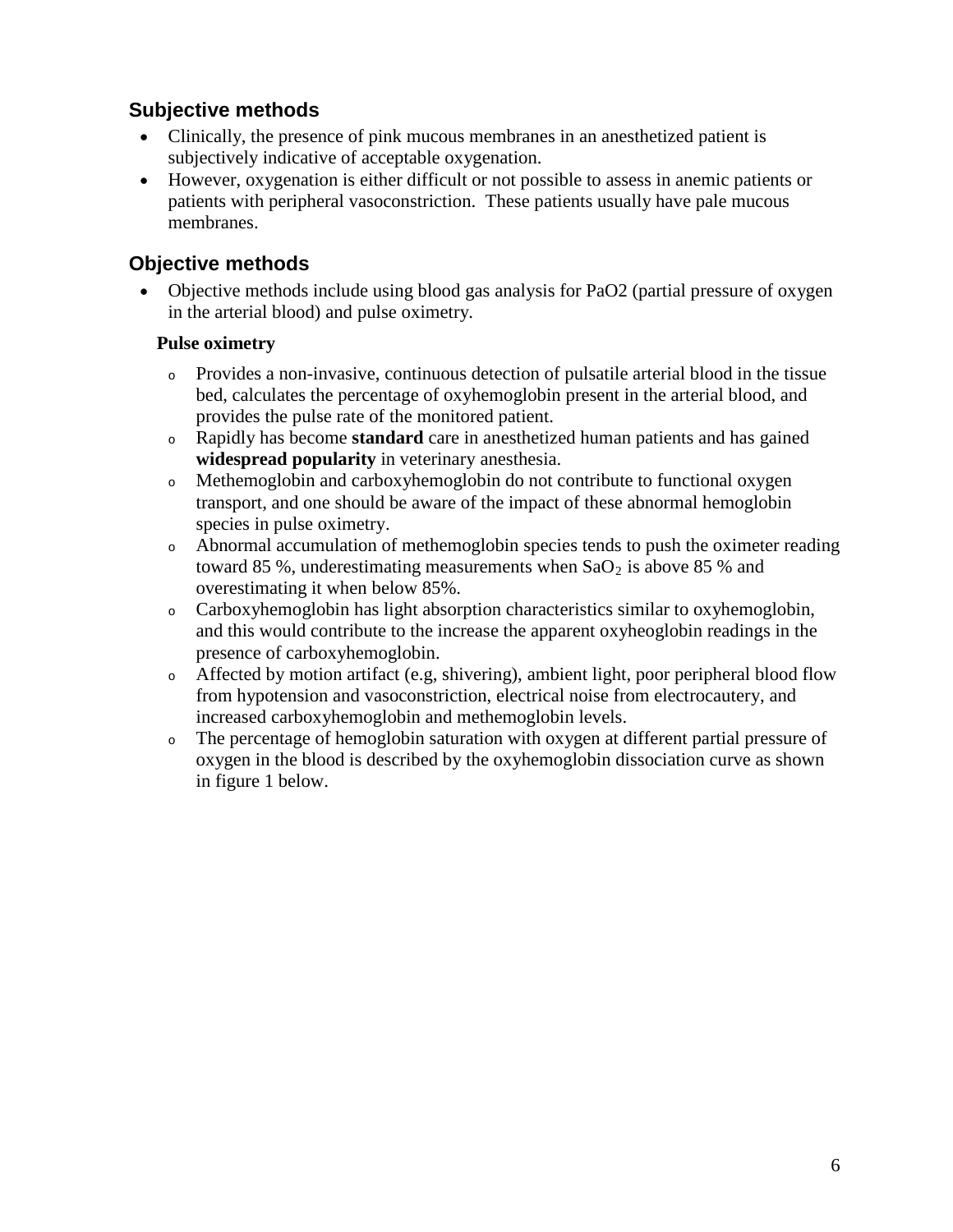

Figure 1. The oxyhemoglobin dissociation curve.

- <sup>o</sup> Normal pulse oximeter readings in anesthetized animals should be 99-100%.
- $\circ$  Hemoglobin oxygen saturation (SpO<sub>2</sub>) of 90% corresponds to P<sub>a</sub>O<sub>2</sub> of 60 mmHg which provides definition of hypoxemia if lower than this value.
- $\circ$  In the clinical setting,  $P_aO_2$  (as measured by the blood gas analysis) can be estimated using pulse oximetry.
- <sup>o</sup> The sites for probe placement include the tongue, ear lip folds, toe pads, axillary or inguinal skin fold, or prepuce/vulva.

#### **Blood gas analysis**

- <sup>o</sup> The partial pressure of the oxygen can be measured with a blood sample*.*
- <sup>o</sup> Remains the 'gold standard' for assessment of oxygenation because of its ability to directly determine the tension of the respiratory gases.
- <sup>o</sup> Requires invasive access of blood, does not provide continuous monitoring and is costly
- Normal PaO<sub>2</sub> in the anesthetized animal that is breathing 100% oxygen should be greater than 200 mmHg (it can be as high as 600 mmHg).

### **Ventilation monitoring**

• To ensure adequate ventilation, the ventilatory function of the anesthetized patient needs to be monitored.

#### **Subjective methods**

- May be done by observing chest wall movement or rebreathing bag excursion when the patient is connected to an anesthesia machine.
- Auscultation of breathing sound via an esophageal stethoscope or an audible respiratory monitor provides only respiratory rate, and the absence or presence of respiration.

#### **Objective methods**

• Requires respirometry, blood gas analysis, or capnography/capnometry.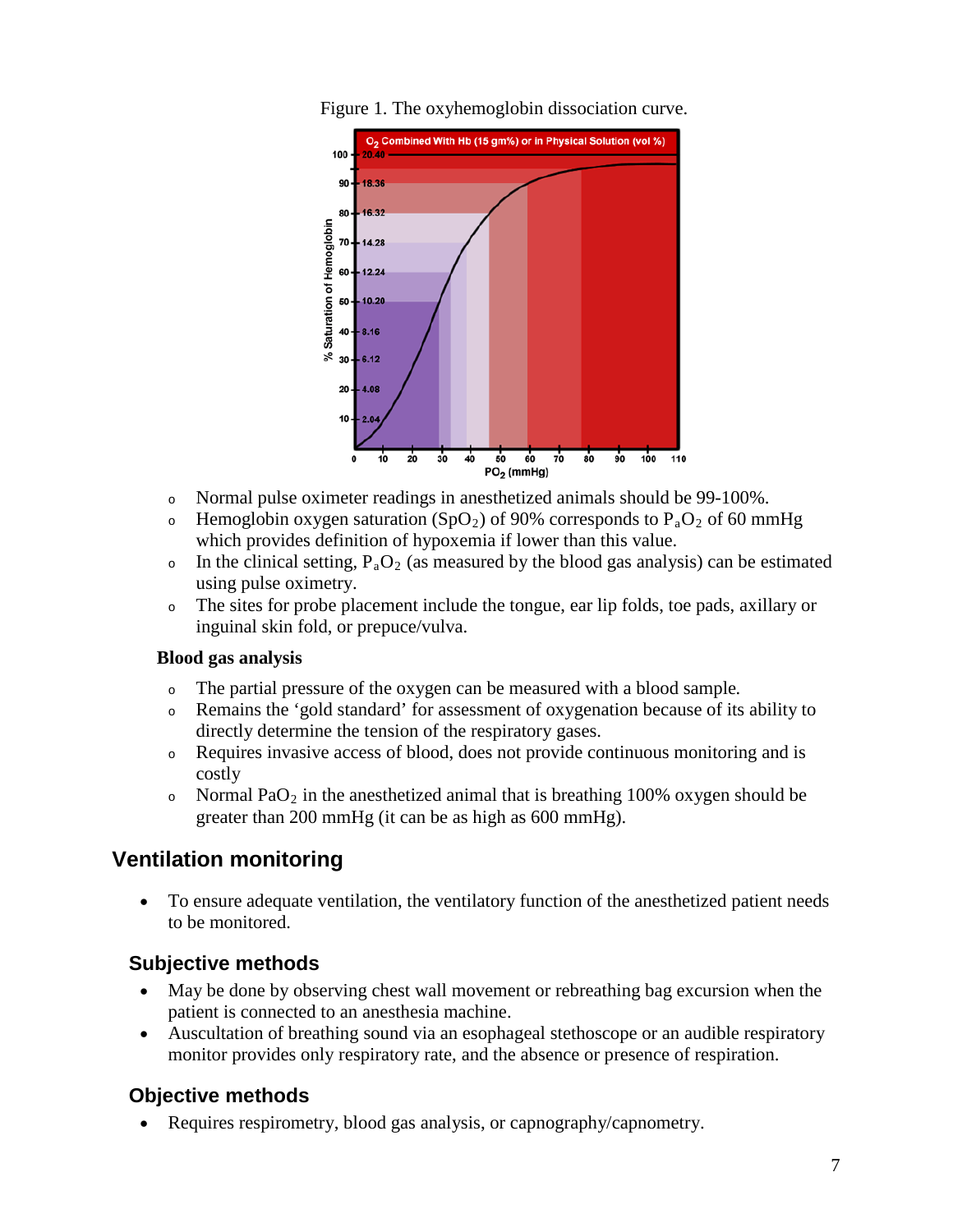- A respirometer (or respirometry) is an instrument that measures the amount of volume of expired gases.
- The device is usually placed between the expiratory limb of an anesthetic machine and the anesthetic breathing hose.
- Alternatively, a respirometer connected to a face mask may be used to assess ventilation efficiency in a non-intubated anesthetized patient, although the accuracy is reduced due to air leaks around the mask.
- Respirometry assesses tidal volume and minute volume in the anesthetized patient.
- Minute volume  $(V_E)$  is the product of respiratory rate (RR) per minute and tidal volume  $(V_T)$  of the patient  $(V_E = V_T x RR/min)$ .
- Respiratory rate and/or tidal volume reduction result in minute volume reduction and reflect the patient's depressed ventilatory function.
- PaCO<sub>2</sub>, in the patient's blood can be determined to assess and monitor the anesthetized patient's ventilation, using a sample collected from the femoral artery or other peripheral artery. Normal values in the anesthetized patient are between 35 mmHg to 45 mmHg.
- PaCO<sub>2</sub> measurement requires an expensive blood gas analyzer and arterial blood samples may be difficult to collect particularly in small patients. Measuring endtidal  $CO<sub>2</sub>$  using capnography is a useful alternative to estimate  $PaCO<sub>2</sub>$  without the need for invasive collection of blood samples.

#### **Capnography/Capnometry**

- $\circ$  The measurement and numerical (or graphical) display of  $CO<sub>2</sub>$  concentration, in the expired air, during the respiratory cycle (inspiration and expiration).
- $\circ$  A capnograph displays a graphic shape (capnogram) of exhaled  $CO_2$  gas, end-tidal  $CO<sub>2</sub>$  concentration and also indicates the respiratory rate of a patient.
- $\circ$  A capnometer, on the other hand, presents only the end-tidal CO<sub>2</sub> concentration and respiratory rate without a graphic shape.
- <sup>o</sup> A capnometer lacks the capnogram, and therefore, cannot provide a qualitative analysis and precise diagnosis for the morphologic changes of exhaled  $CO<sub>2</sub>$ .
- Normally end-tidal  $CO_2$  reflects the partial pressure of  $CO_2$  in the alveoli.
- $\circ$  End-tidal CO<sub>2</sub> concentrations between 35 and 45 mmHg are considered normal in anesthetized animals.
- $\circ$  The measurement of end-tidal CO<sub>2</sub> is useful for determining optimal minute ventilation, hypoventilation, and airway disconnection or airway obstruction.
- <sup>o</sup> This technique is finding increased use in veterinary anesthesia as it is becoming relatively inexpensive.
- <sup>o</sup> It provides continuous method to document ventilation adequacy and limits the need for invasive procedures such as arterial blood gas analysis.
- <sup>o</sup> There are four distinct phases of the capnogram (see figure 2 below).
	- Phase I: inspiratory baseline, which represents fresh gas flow, anesthetic plus oxygen, past the  $CO<sub>2</sub>$  sensor during inspiration. The baseline should have a value of zero otherwise the patient is rebreathing  $CO<sub>2</sub>$ .
	- Phase II: expiratory upstroke, which represents the arrival of  $CO<sub>2</sub>$  at the sensor just as exhalation begins. Usually very steep.
	- Phase III: expiratory plateau, which represents exhaled  $CO<sub>2</sub>$ . The peak of this exhaled  $CO_2$  is called the end-tidal  $CO_2$ .
	- ▼ Phase IV: inspiratory downstroke, which is the beginning of the inhalation and the CO <sup>2</sup> graphic curve falls steeply to zero.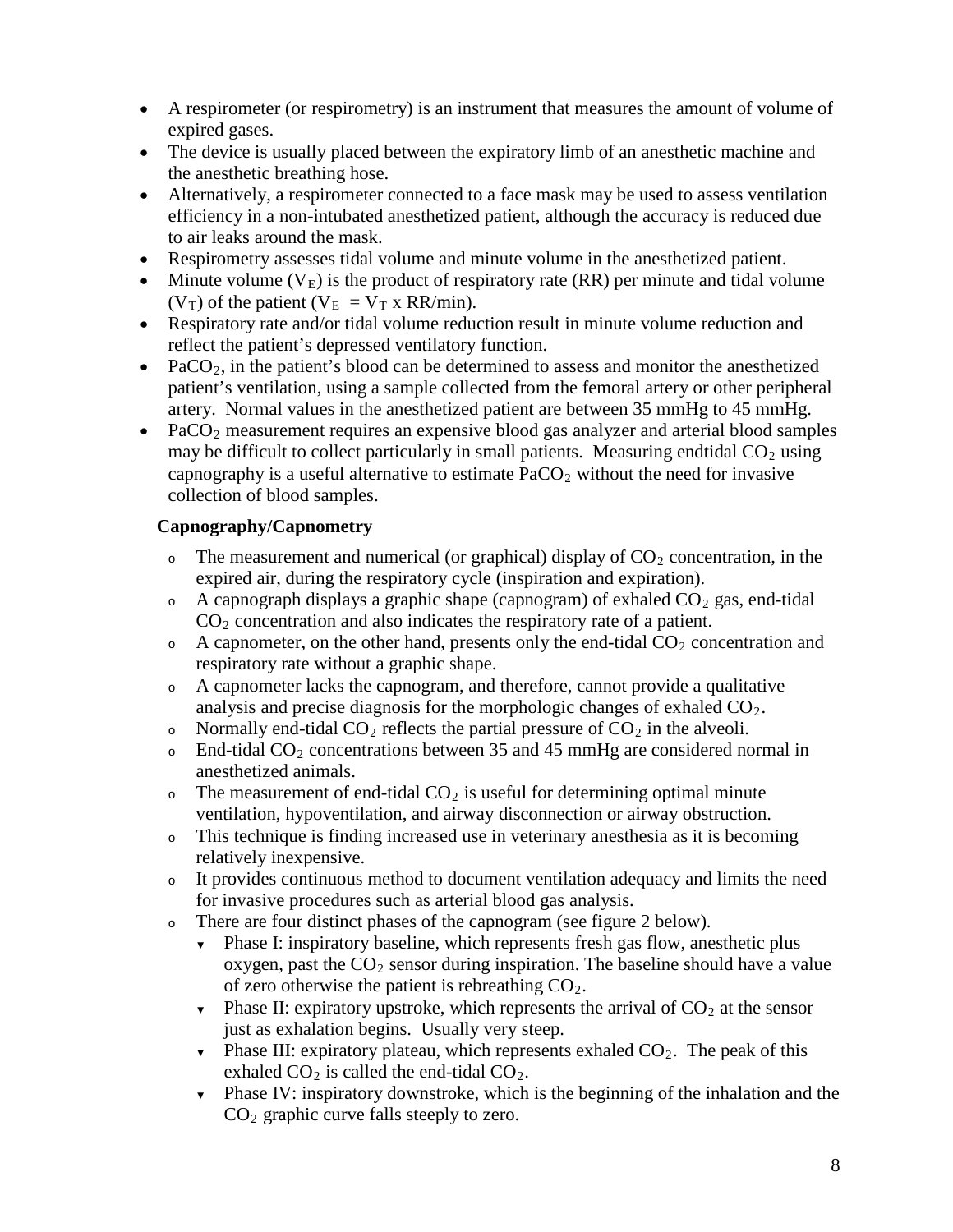



 $A-B$ : exhalation of  $CO<sub>2</sub>$  free gas contained in dead space at the beginning of exhalation. **Phase I**

**B-C:** respiratory upstroke, representing the emptying of connecting airways & the beginning of emptying of alveoli. **Phase II**

**C-D:** Expiratory (or alveolar) plateau, representing of emptying of alveoli - due to uneven emptying of alveoli, the slope continues to rise gradually during the expiratory pause. **Phase III**

**D:** End-tidal  $CO_2$  level - the best approximation of alveolar  $CO_2$  level

**D-E:** Inspiratory downstroke, as the patient begins to inhale fresh gas. **Phase IV E-A**: Inspiratory pause, where  $CO_2$  remains at 0

- <sup>o</sup> Any deviations from the above normal shape of capnogram should be investigated.
- <sup>o</sup> Figure 3. The capnogram below shows a rebreathing of CO2 due to a possibility of incompetent expiratory valve or exhaustion of soda lime.



#### Time (sec)

<sup>o</sup> Figure 4. This capnogram below shows a kinked endotracheal tube. Note the prolonged expiratory upstroke (A) and a slanted expiratory plateau (B) due to the slower gas flow rate during these two phases.



 $\circ$  Increases in end-tidal CO<sub>2</sub> concentrations may be due to impaired alveolar ventilation (anesthetic induced respiratory depression), increased metabolism (malignant hyperthermia or sepsis), or the addition of  $CO<sub>2</sub>$  to the circulatory system as a result of rebreathing  $CO<sub>2</sub>$ .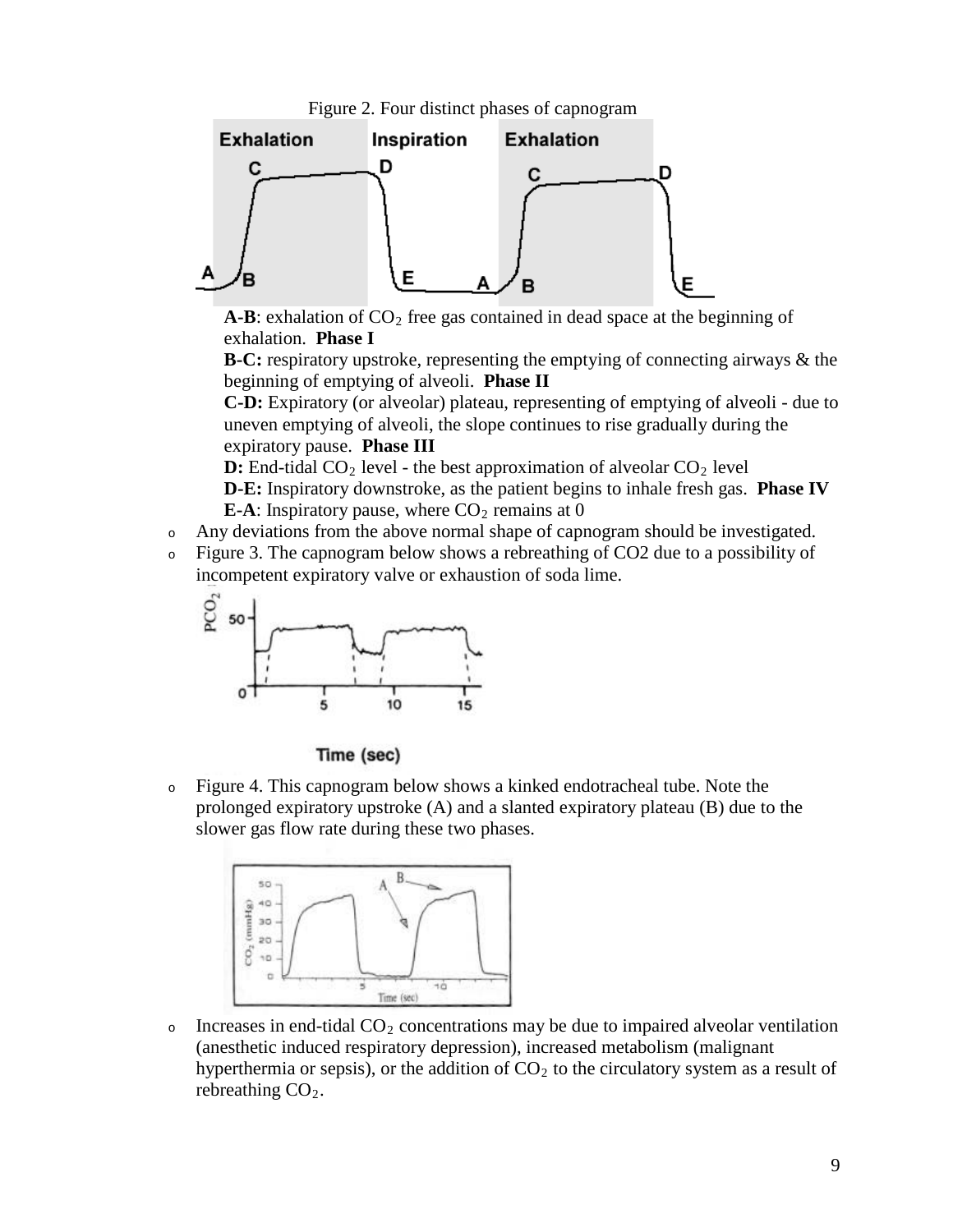- $\circ$  Rebreathing CO<sub>2</sub> can be due to soda lime exhaustion, incompetent expiratory valve on the anesthetic machine allowing exhaled  $CO<sub>2</sub>$  to be re-inhaled (even with normal function of soda lime), or intravenous bicarbonate injection.
- $\circ$  Decreased or abolished end tidal CO<sub>2</sub> concentrations may be due to hyperventilation, low cardiac output (low blood volume delivery to the lungs), respiratory arrest (no alveolar ventilation), or cardiac arrest (no circulation).
- <sup>o</sup> Capnogram monitoring in anesthetized patients, also provides vital information regarding the patient's airway patency.
- <sup>o</sup> A depressed or absent capnogram may be due to a dislodged endotracheal tube, misplaced endotracheal tube (i.e., esophageal intubation), obstructed endotracheal tube or airway, a leak around endotracheal tube cuff or, disconnection of the endotracheal tube from the anesthetic machine.

### **Urine Output monitoring**

- Urine output is to be measured in patients with renal insufficiency and patients susceptible to decreased cardiac output and blood pressure using a closed collection system (sterile urinary catheterization required).
- The primary purpose of monitoring includes to avoid excessive distension of the bladder, as an indicator of renal perfusion, adequacy of blood and fluid therapy.
- Urine output should be maintained at 1-2 ml/kg/hour.
- If urine output is inadequate, ensure that the collection system is functioning properly.
- Oliguria may be treated with one, or in combination of the following agents;
	- <sup>o</sup> fluids (e.g. lactate Linger solution) at 15-40 ml/kg/hr
	- <sup>o</sup> furosemide at 2-5 mg/kg IV or 1 mg/kg/hr
	- <sup>o</sup> mannitol or dextrose at 0.25-0.5 g/kg IV over 5-15 minutes
	- <sup>o</sup> dopamine at 1-5 mcg/kg/min IV

### **Temperature monitoring**

- Patient body temperature should also be monitored during general anesthesia to avoid accidental hypothermia or detect malignant hyperthermia.
- Small patients lose body heat very rapidly when anesthetized and precautions should be taken to avoid this.
- Body temperature should always be monitored during prolonged surgery of the body cavities. Electronic thermistor probe is commonly placed either in rectum or esophagus for continuous temperature monitoring.
- Low body temperature decreases body metabolic rate and impairs the pharmakokinetic profile of drugs on board during anesthesia potentially prolonging recovery.
- The temperature should be checked at the end of anesthesia to see whether external heating is required.
- The animal in low body temperature will increase muscle contraction to raise body temperature at the time of recovery, a process increasing oxygen demand at the worst time when the tissues need to preserve it most.